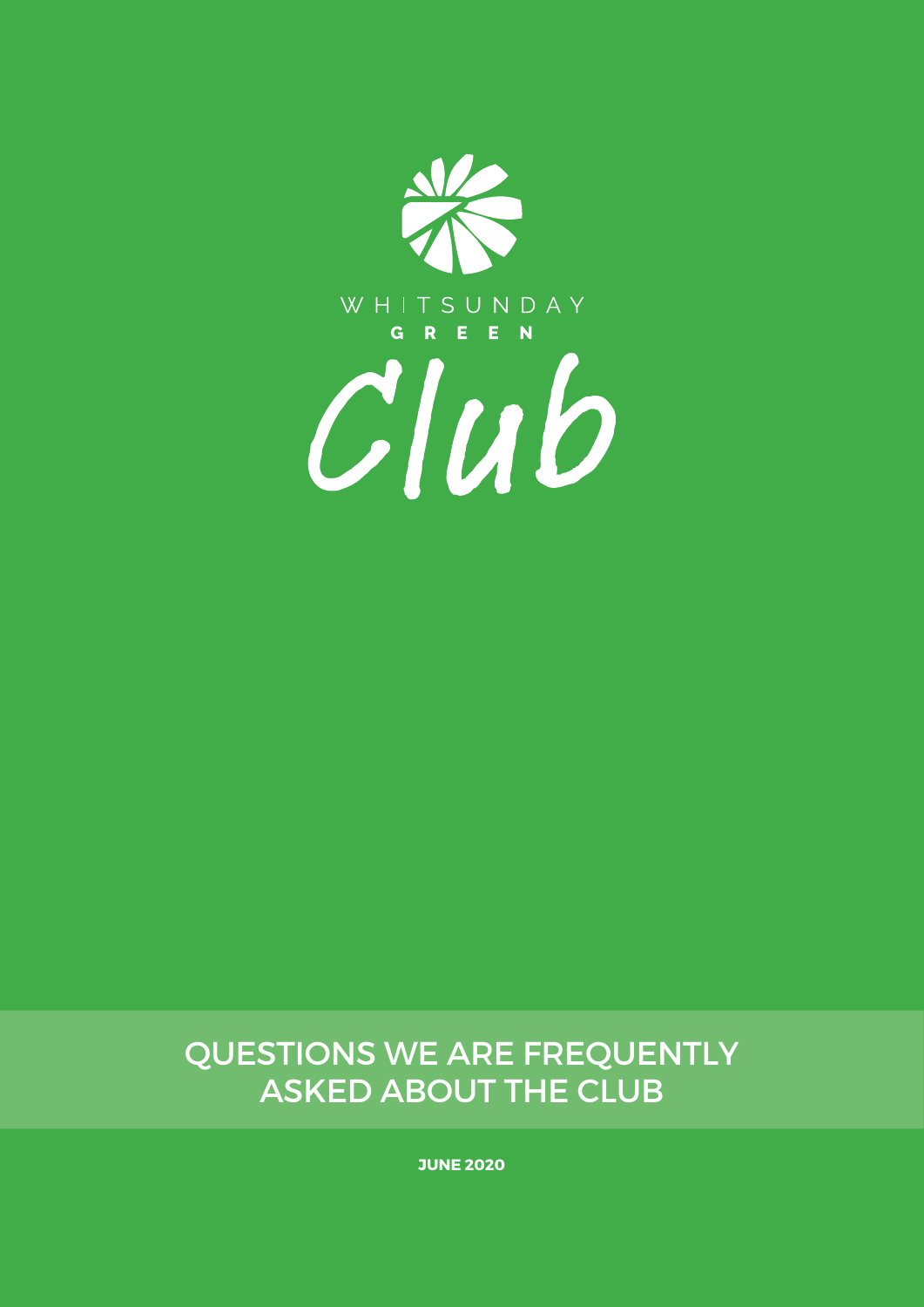





## JOIN THE CLUB!

*Thank you for your enquiry about becoming a member of the Whitsunday Green Club or the "Club" as we like to call it. We pride ourselves on being the friendly, heart of the Whitsunday Green project where everyone is welcome.*

*We aim to operate a cluster of new sports facilities where our members can meet, play, relax and generally enjoy themselves. Here, our members get to know each other by joining in a range of healthy activities, competition and a busy social calendar.*

*You do not need to live at Whitsunday Green to become a member, although, if you do, you get some very special benefits that others don't.* 

*This brochure covers the questions we are commonly asked about Club membership and includes a membership form to fill in if you are interested.*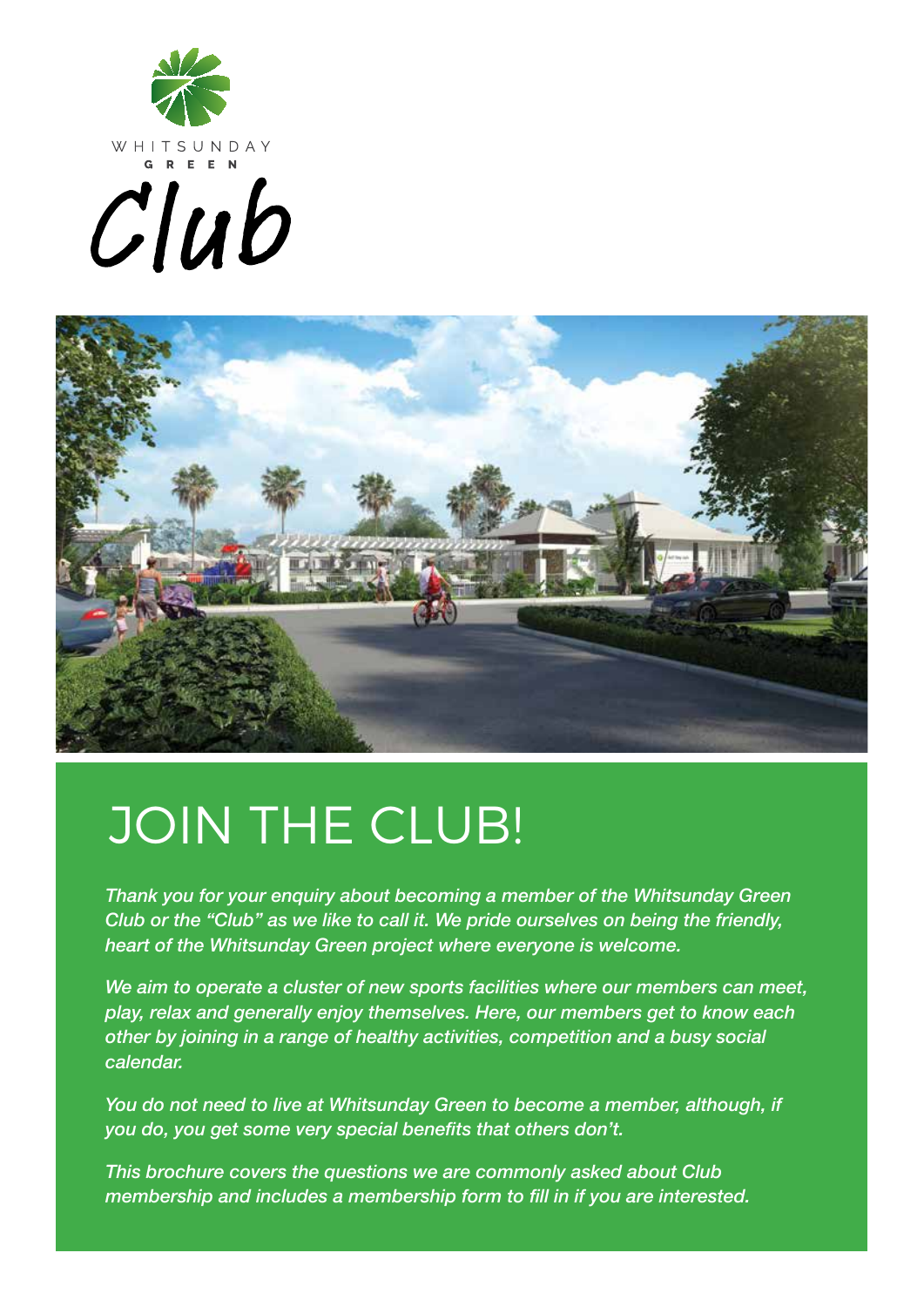## Q1 WHAT IS THE PURPOSE OF THE CLUB?

The main purpose is to encourage a sense of community for our Whitsunday Green residents and the broader Whitsunday community. We believe a great lifestyle is more than residing in paradise, that's why we invite you to join us and experience the unique style of living we call "Club Living".

Club living means more than a stunning new home with all the trappings next to the golf course and parks all conveniently connected to Club facilities by private golf cart trails. It also means joining people that share similar values and interests for fellowship revolved around sport, healthy exercise, recreation and wholesome social activities.

### Q2 How is it set up?

We are set up formally as a modern, incorporated sports club to deliver services to our members. In technical terms, our name is Whitsunday Green Club Limited. We are a 'not for profit' organisation that has members, not shareholders. We have a board and manager in place. A copy of our constitution is available on request. This document sets out the terms and benefits of membership.

### Q3 WHERE IS IT?

We are situated at 1 Regatta Boulevard, Cannon Valley - just after the Whitsunday Plaza Shopping Centre as you head out of Airlie Beach.

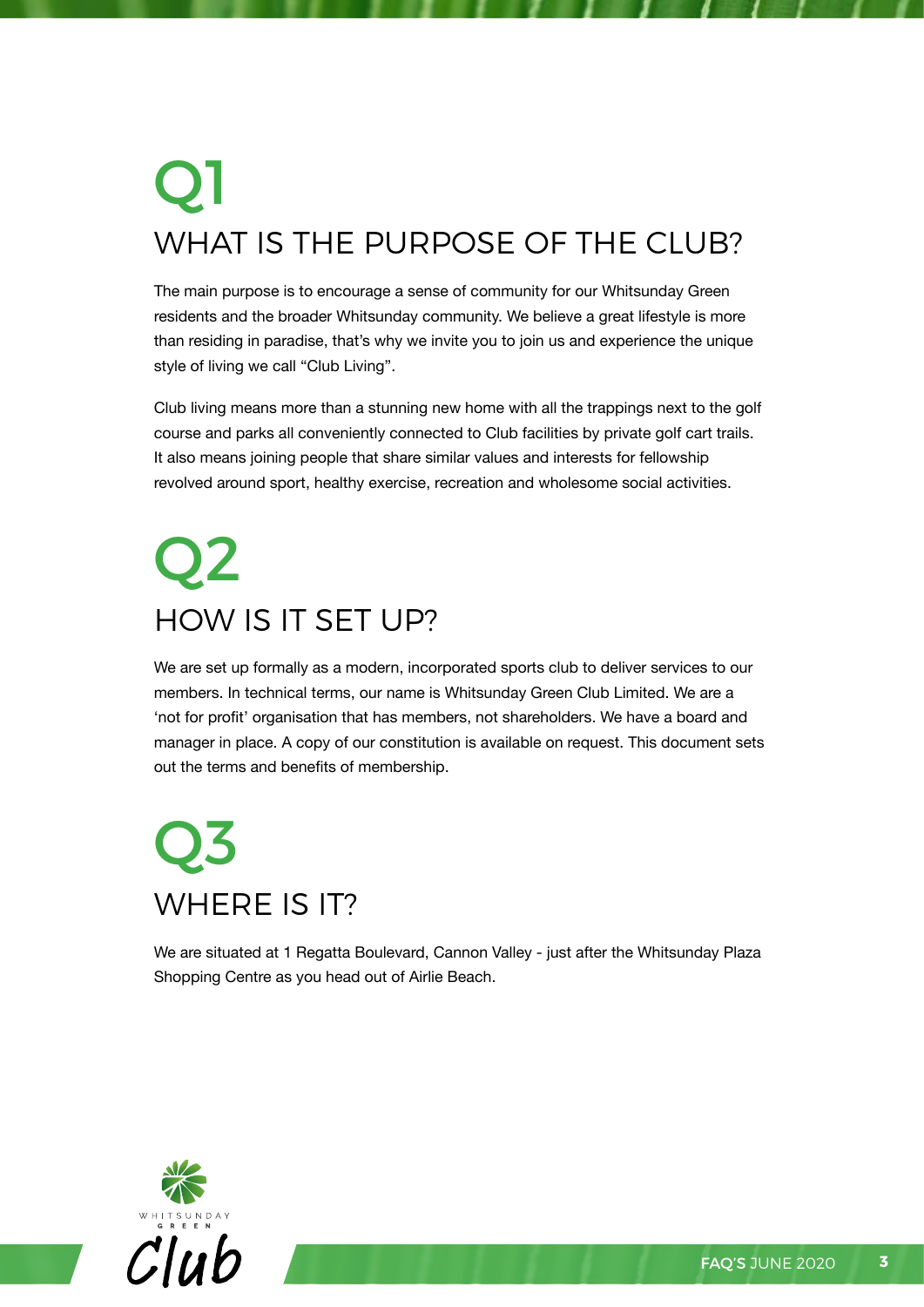### Q4 WHAT FACILITIES DOES THE CLUB Have access to?

We have secure rights of access to the facilities including:

- Clubhouse Café Air-conditioned comfort for social events and dining;
- Pro Shop Equipment hire and golfing gear;
- Par 3 Course A stunning new par 3, 9 hole golf course that rewards the experts and encourages beginners (the "Par 3 Course"); and
- Golf Range Full length driving range with chipping and putting greens.

### Q5 What does the Club facilitate for MFMRFRS?

The Club facilitates a number of 'pay as you go' services for members including:

- Playing rights on the Par 3 Course;
- Hire of golf equipment clubs and bag hire available;
- Golf tuition learn from our in house PGA accredited pro at your pace;
- Function management fully organised golf event packages complete with the pro tips, prizes, on course drinks and snacks and then back to the Clubhouse Café for a catered feast and more refreshments! Sounds like fun? Great for team building or that special occasion;
- Golf calendar Join in the regular weekly golf events. Great prizes. Lots of fun and you never know, you could end up named as the Club champ!
- Priority tee and Clubhouse Café bookings for members;
- Social calendar Join in the many member only functions and events organised to encourage fellowship. It could be a gourmet BBQ or a simple members happy hour.

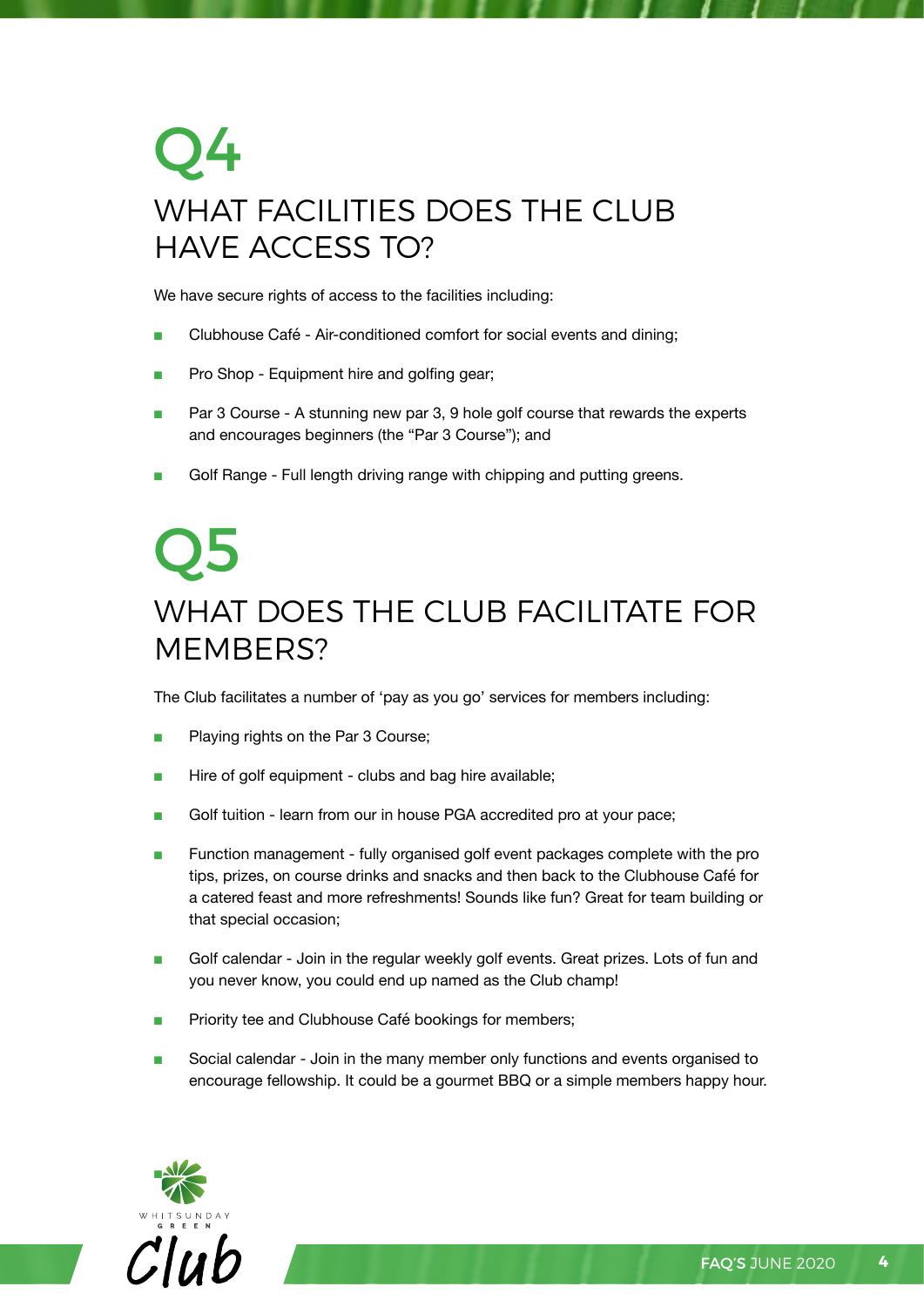### Q6 Are more Club facilities and services planned?

Yes, we will be offering preferential access to more facilities in the future. Included are:

- A children's playground;
- A lap and freeform swimming pool;
- An outdoor gym; and
- Tennis Court

### Q7 WHO OWNS THE FACILITIES?

All the facilities described are owned by the Whitsunday Green developer - not our Club. Whitsunday Green Club holds a secure operating licence to conduct Club affairs on and at the facilities.

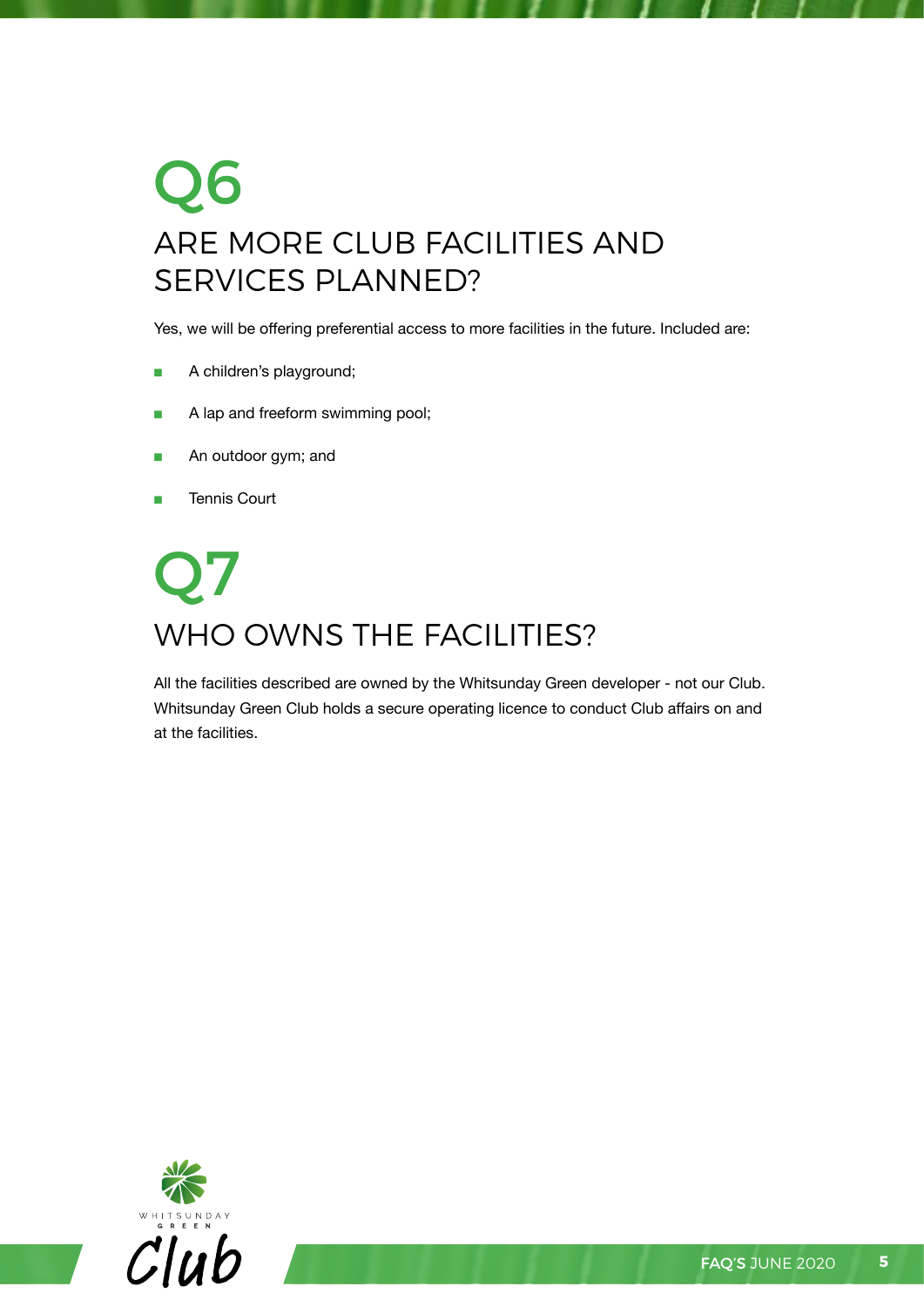### Q8 What type of Memberships are available and what are the **BENEFITS?**

#### All members enjoy benefits that visitors cannot.

GENERAL COMMUNITY MEMBERS - these members can reside anywhere and receive benefits including:

- Invitations to participate in the Club golf, lawn bowls and social event calendars;
- Priority to tee slot and Clubhouse Café table bookings;
- Member discounts on golf tuition, Clubhouse Café food and beverage sales and all golf equipment and accessories;
- Loyalty Points Program, allowing members to accumulate points through green fee sales.
- Discounted fees to access the pool and gym;
- Regular newsletters and "special offers" not available to the general public.

*Please note: Unfortunately, this class of membership is not open to Village Members.*

Spyglass Hill & Village Members - these members must reside within the Spyglass Hill Estate or Whitsunday Green Village, both situated within easy walking distance of the Club facilities. These residents receive benefits including:

- All the benefits of General Community Members;
- 10% discount on all food and beverages and golf gear.

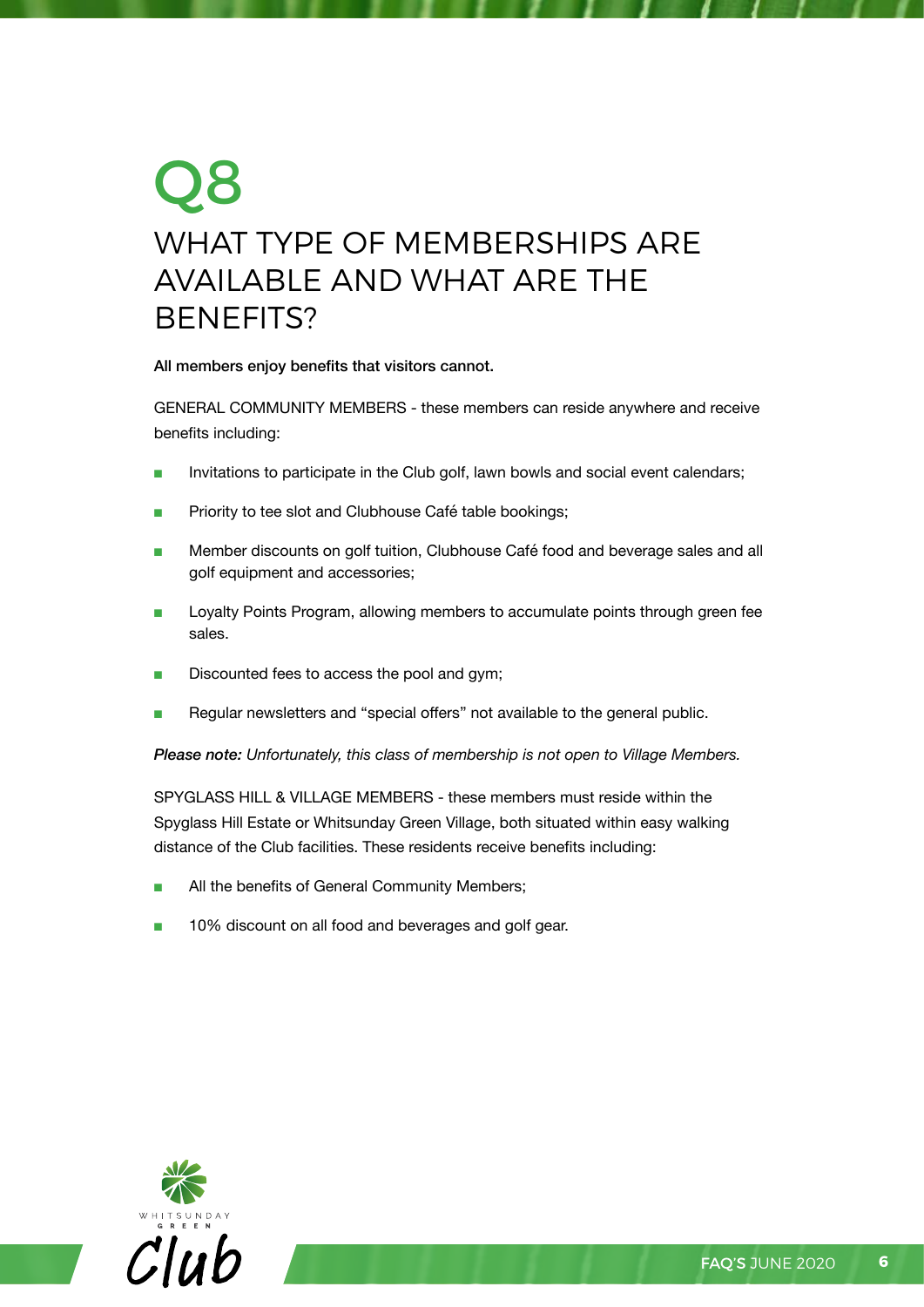### Q9 HOW MUCH ARE the joining and annual fees?

The 2020/21 Club membership joining fee is \$50 and it covers the cost of your member's cap and membership card. The annual member fee for that year is also set at \$50 and this is used mainly as a contribution to the facility maintenance and insurance costs. These fees are reviewed annually.

## Q10 Are visitors allowed?

Yes, visitors are encouraged to use all the facilities. The visitor fees we charge change frequently depending on which day of the week it is, what season it is and how busy we are. We leave this up to the Club Manager to decide.

## **O11** How is the Club managed?

The Club has appointed professional club management to manage the Club, the facilities and deliver the services.

### Q12 How can I join?

It's very simple just print out and fill in the attached Membership Application form and email it to club@whitsundaygreen.com.au. Or mail/drop into our letterbox at 1 Regatta Boulevard, Cannon Valley QLD 4800.

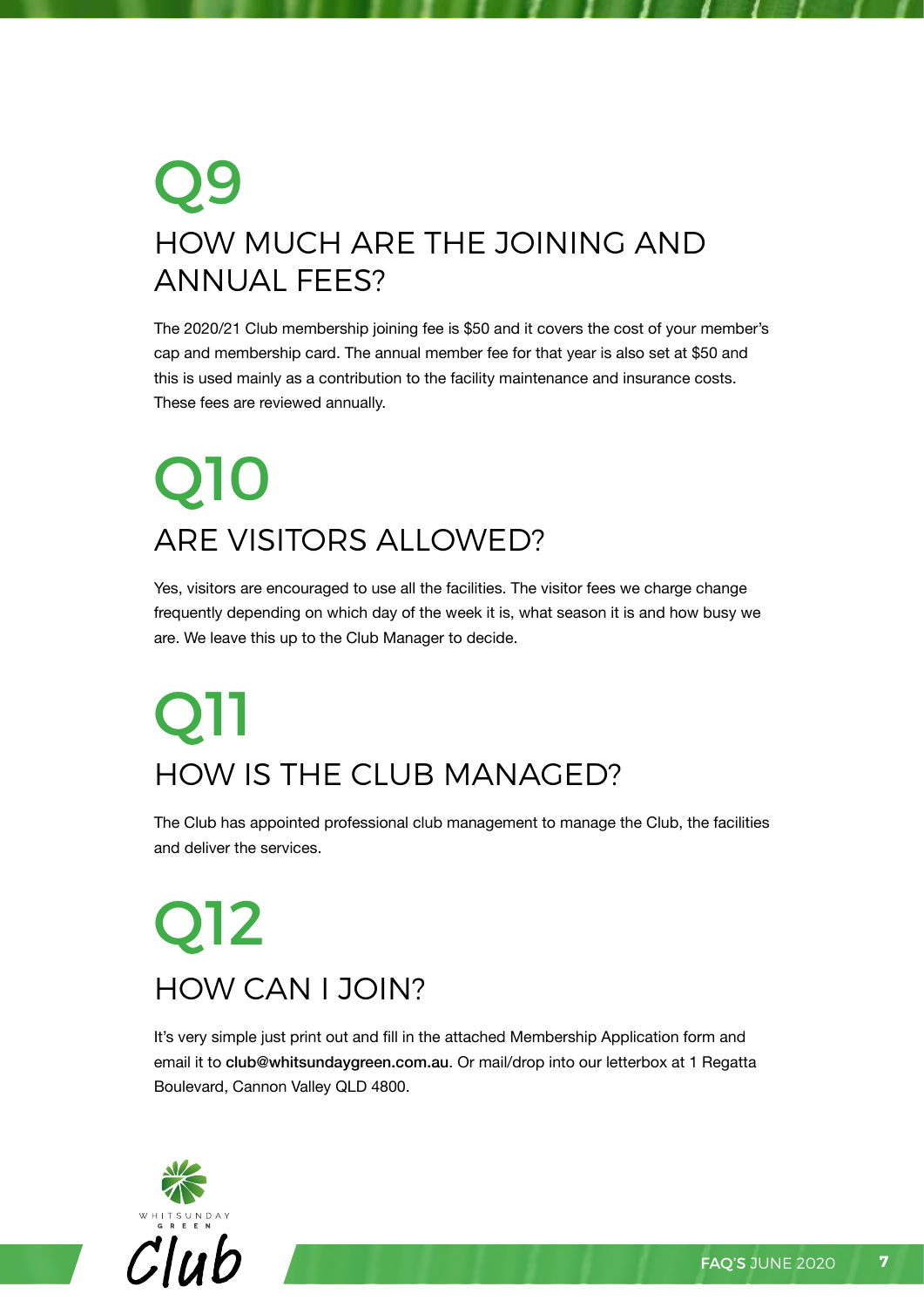### Q13 WHO DO I CONTACT?

Please contact our Club Manager:

Email: club@whitsundaygreen.com.au Phone: 07 4946 1190

*We trust this has answered any questions you may have, however if you have any further queries please don't hesitate to contact us.*







SLM#4263

SLM#4263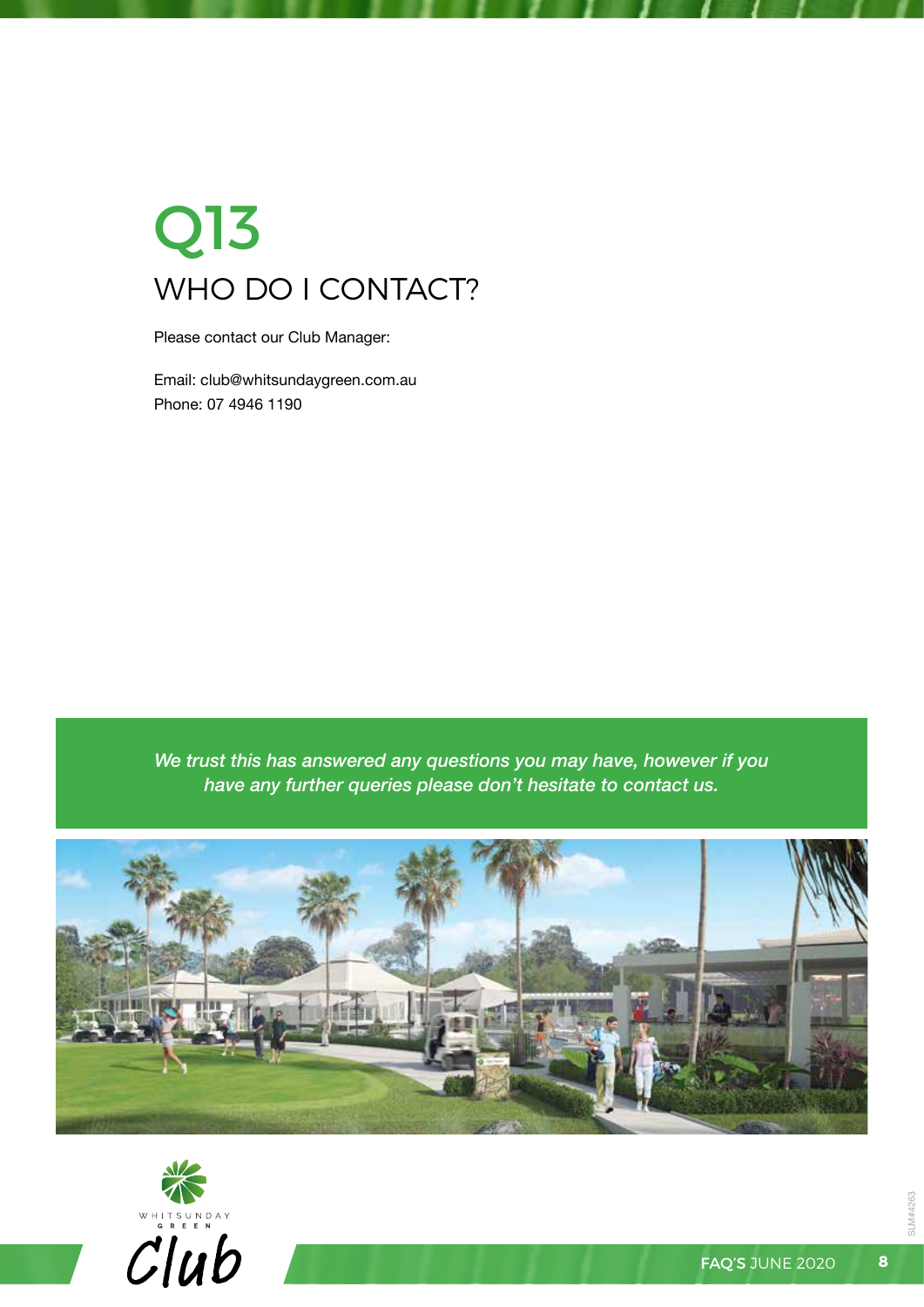# **MEMBERSHIP APPLICATION**

### Whitsunday Green Club Limited (Club)

I wish to apply for membership of the Club and in doing so, I hereby sign the WAIVER and RELEASE on the following page and agree to abide by the terms and conditions described in the Club's Constitution (including but not limited to the Rules and By-laws as determined by the Club's Board from time to time).

I acknowledge and agree that the Club may reject this application without providing a reason and any decision made by the Club is final.

I understand that a \$50 once off joining fee applies and I will receive a Club membership card and one Club logo cap. I also understand that each year the Club will set an annual Member fee and that fee is set currently at \$50.

I understand that a Club official will contact me if my application is successful and arrange payment of any fees I need to pay.

| <b>I WISH TO APPLY TO BECOME A:</b> (please tick a box) |                        |
|---------------------------------------------------------|------------------------|
| <b>General Community Member*</b>                        | Spyglass Hill Member** |
| Village Member ***                                      |                        |



- *\* Spyglass Hill Estate or Village community residents are not eligible for this class or membership.*
- *\*\* Only open to residents living within the Spyglass Hill Estate.*

*\*\*\* Only open to residents living within the Whitsunday Green Village aged 55 years or older.*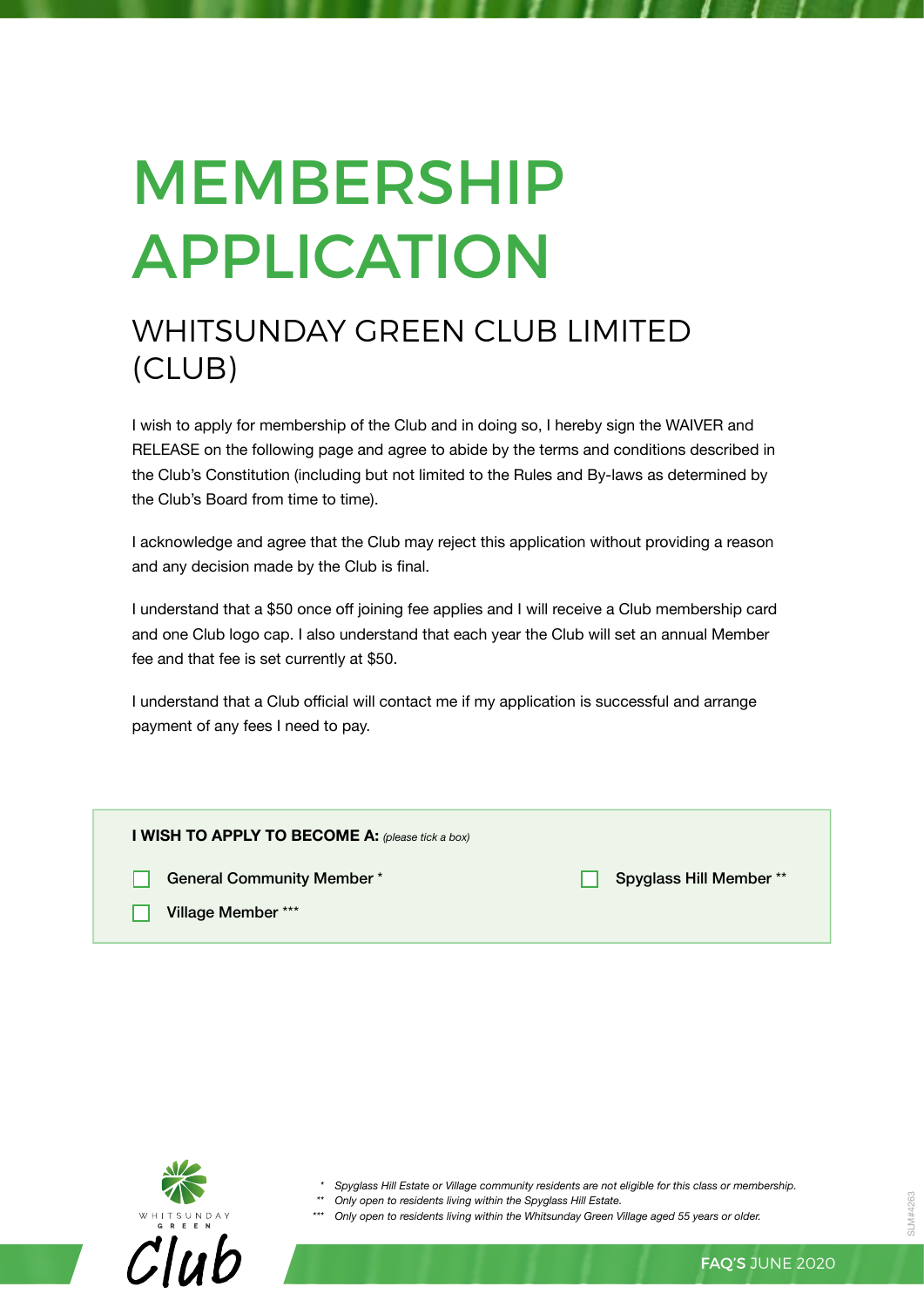# WAIVER & RELEASE

### Whitsunday Green Club Limited (Club)

|                                                                                      |  | ('Member') |
|--------------------------------------------------------------------------------------|--|------------|
|                                                                                      |  |            |
|                                                                                      |  |            |
|                                                                                      |  |            |
| YOUR NAME AND RELATIONSHIP TO THE PROPOSED MEMBER IF THE PROPOSED MEMBER IS A MINOR: |  |            |

Your Name: \_\_\_\_\_\_\_\_\_\_\_\_\_\_\_\_\_\_\_\_\_\_\_\_\_\_\_\_\_\_\_\_\_\_\_\_\_\_\_\_\_\_\_\_\_\_\_\_\_\_\_\_\_\_\_\_\_\_\_\_\_\_\_\_\_\_\_\_\_\_\_\_\_\_\_\_\_\_\_\_\_\_\_

Relationship to the Proposed Member: example and the state of the state of Guardian')

In consideration of being permitted to play golf at the Whitsunday Green facilities (the 'Facilities'), I hereby waive, release and discharge any and all claims for damage for personal injury, death or property damage which I may have, or which may hereafter accrue to me, as a result of playing golf at the Facilities. This release is intended to discharge in advance the Club, Sanctuary Living Investments Pty Ltd and Streadland Pty Ltd, its officers, employees and agents (the 'Parties') from any and all liability arising out of or connected in any way with my playing golf at the Facilities even though that liability may arise out of negligence or carelessness on the part of the Parties. It is understood that playing golf or being on a golf course where golf is played involves an element of risk and danger of accidents and knowing those risks, I hereby assume those risks. It is further agreed that this waiver, release and assumption of risk is to be binding on my heirs and assigns. I agree to indemnify and to hold harmless, the Parties, from any loss, liability, damage, cost or expense which they may incur as the result of my death or any injury or property damage that I may sustain while playing golf. I understand that by playing golf, I consent that photo images taken by the Parties may be used in publications and websites. I further understand that the Parties may use my contact details to inform me of upcoming Club events and offers however my contact details will not be disclosed to anyone else.

CONSENT OF PARENT/GUARDIAN (If the Proposed Member is a minor) I am the parent or legal guardian of the Proposed Member listed above. I hereby consent that the Proposed Member may play golf at the Facilities and I hereby execute this waiver and release on his/her behalf. I hereby affirmatively state that the Proposed Member is physically able to play golf. I hereby agree to indemnify and hold the Parties free and harmless from any loss, liability, damage, cost or expense that they may incur as result of the death or any injury or property damage that the Proposed Member may sustain or cause while playing golf at the Facilities.

I HAVE CAREFULLY READ THIS WAIVER AND RELEASE AND FULLY UNDERSTAND ITS CONTENTS. I AM AWARE THAT THIS IS A RELEASE OF LIABILITY AND A CONTRACT BETWEEN MYSELF AND THE PARTIES AND I SIGN IT OF MY OWN FREE WILL.

Signature:  $\frac{1}{2}$  Date of Signature:  $\frac{1}{2}$  / $\frac{1}{2}$